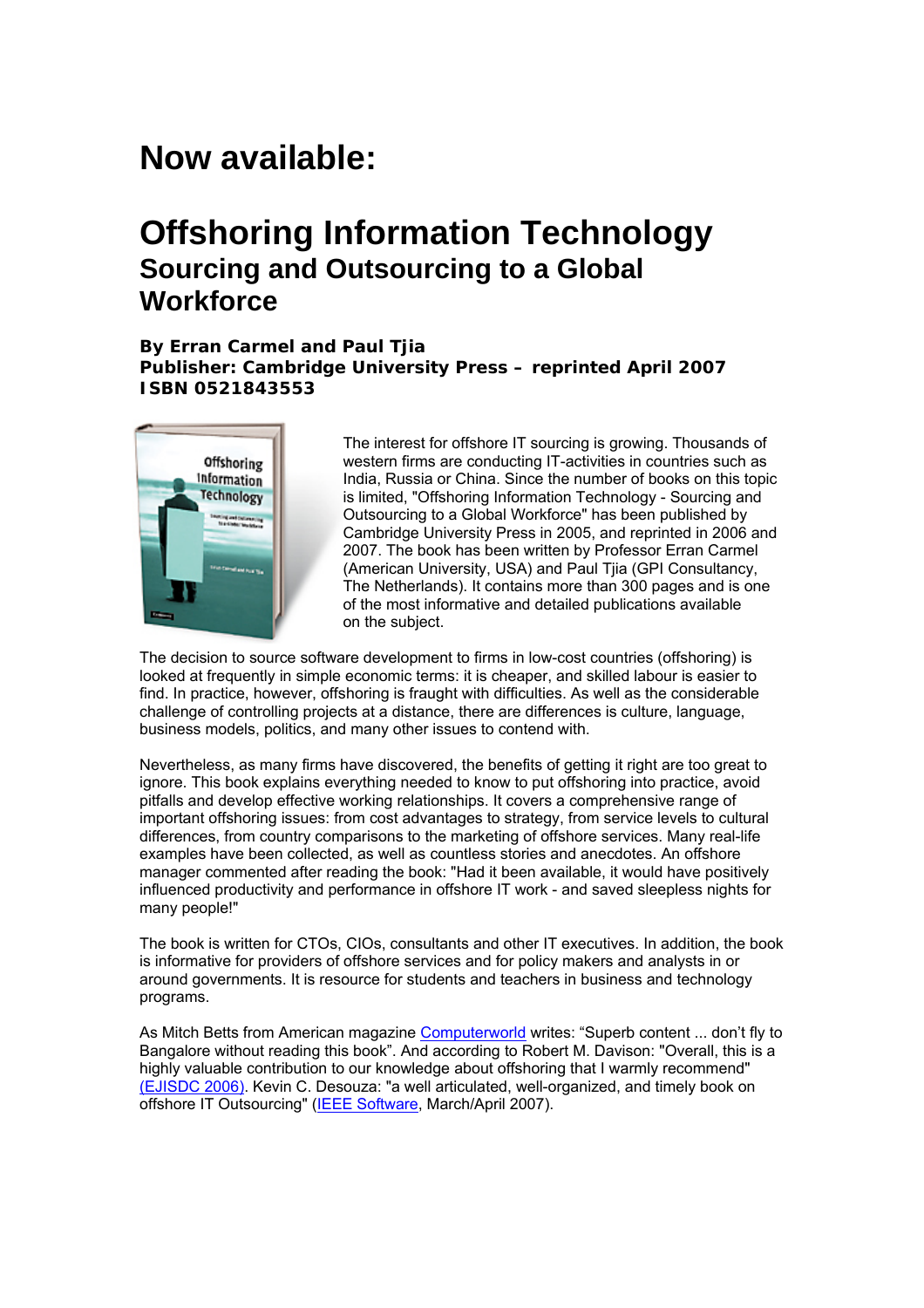## **Table of Contents**

 **List of contributors and foreword Preface Acknowledgements** 

## **Part I: The fundamentals**

### **Chapter 1: The offshore landscape**

Offshoring Information Technology is an important milestone in the history of global economics: the six principle forces of offshoring. The historical context, and lessons for the future (progression & diffusion). The offshore stage model. An overview of strategic advantages, and the challenges of offshoring. What can be done offshore? The demand for offshore work in the main markets, and the offshore supply (including nearshore destinations). Other activities: IT enabled services. Concluding comments.

#### **Chapter 2: Offshore economics and offshore risks**

Cost savings: finding the lowest wages through labor arbitrage. A discussion of the transactions costs and the total savings from an offshore strategy. Extra offshore costs, such as search and contract, restructuring, knowledge transfer, travel, and overhead. What is the bottom line? Does offshoring lead to cost savings? Case study: Calculating the extra offshore costs at a giant American corporation. An overview of offshore risks. Assessing and managing these risks. Concluding lessons.

#### **Chapter 3: Beginning the offshore journey**

This chapter is devoted to the importance of preparation for the offshore journey: the three phases. Laying the foundation and assessing the offshore readiness. Setting up a launch team, hiring external expertise and creating a strategy and a plan. Selecting the right project to start. Identifying and locating the providers. Several criteria for country and provider selection. The RFI and RFP. Assessing & selecting the provider. Making the offshore visit. Making the recommendation and contract negotiations. Concluding lessons.

#### **Chapter 4: The offshore country menu**

An explanation of the growing offshore landscape. Three tiers of software exporting countries: mature, emerging and infant stage nations. What country to choose? The many factors to consider in location decisions, and an overview of country risks. Incentives provided by governments. Case study: Sport Systems Inc. shops for an offshore provider. Country sketches: the Big Three destinations (India, China, and Russia). Plus a selection of eight other countries, from Latin America, Asia and Eastern Europe, such as Latvia, Romania, Malta, Vietnam, Bangladesh and Costa Rica.

### **Part II: Managerial competency**

#### **Chapter 5: Offshore strategy**

The corporate strategies that are unique to offshoring. The cost-reduction strategy and the Offshore Stage Model. How much to offshore? Leveraging offshore strategically: beyond cost savings. Strategic goals, such as speed and agility, innovation, technological diversification and new revenues. Strategic perils and missteps in offshoring. Strategic collaboration: the various offshore business models. Multiple providers versus provider partnership. Case study: GE in India. Concluding lessons.

#### **Chapter 6: Offshore legal issues**

This chapter introduces the key legal areas where rules affect the business: IP protection, labor and employment rights, import and export issues, privacy and data transfer. Government approval of outsourcing. Taxes. Principal deal structures: a captive center/subsidiary, a joint venture, Build Operate Transfer, and outsourcing. Forms of agreement structures. Choosing the right partner: financial stability and location. Key service agreement terms; the SLA (Service Level Agreement). Dispute resolution.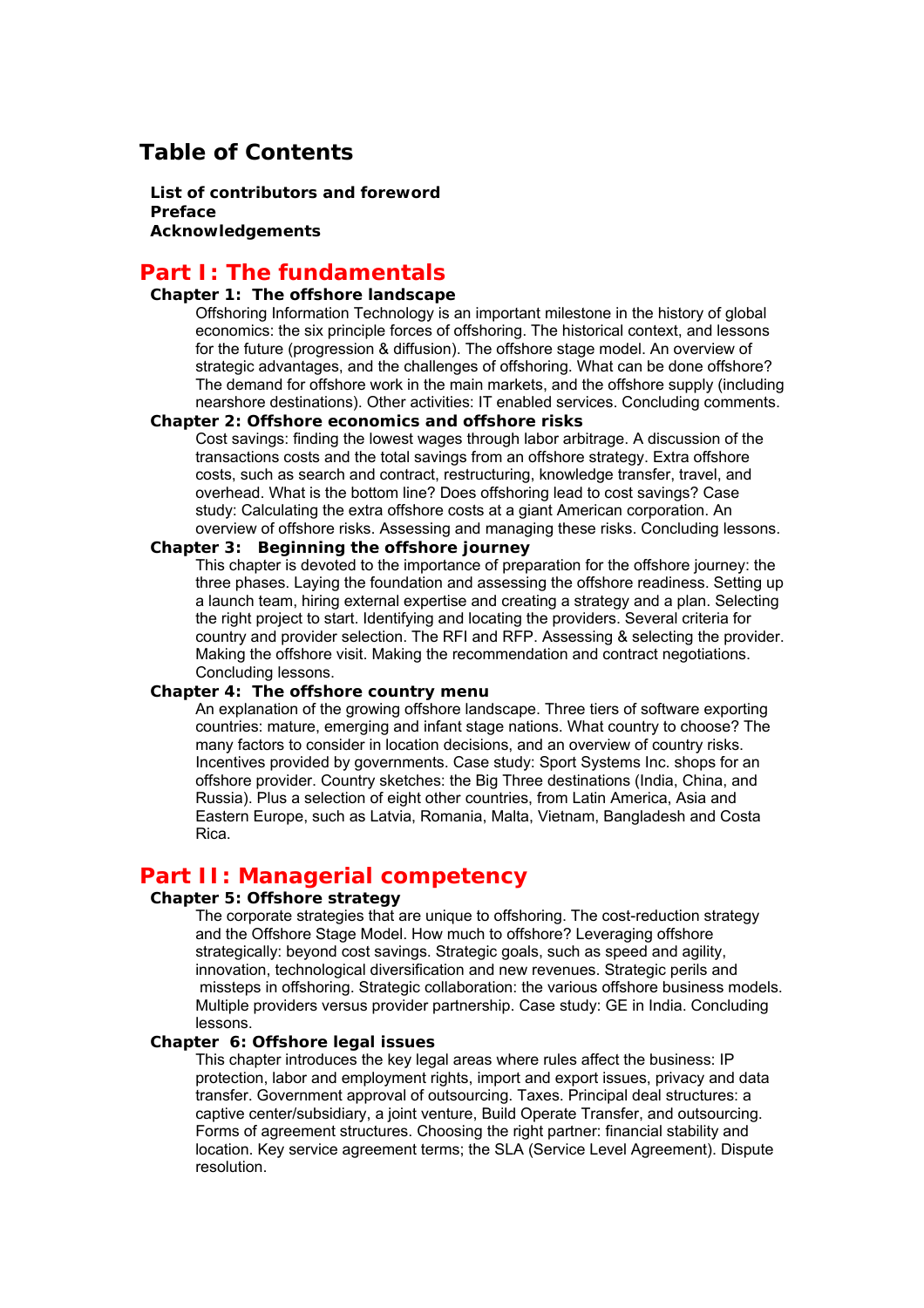#### **Chapter 7: Managing the offshore transition**

The important issue of transitioning IT work offshore. The four types of knowledge that needs to be transferred offshore. Case study: Knowledge transfer by "Eating your own dog food". Change management and organizational resistance. The 'offshore champion' as a change agent. Case Study: The ups and downs of building support for offshoring at a large US corporation. Governance in offshore outsourcing: the three prinicples in. The focus of a Service Level Agreement. Governance structures and key roles. Concluding lessons.

#### **Chapter 8: Overcoming distance and time**

Working across distance and time is a key difficulty in offshoring: we like to be close. Understanding the problems of distance: the five centrifugal forces. Formalize what is informal and create informalisms. Lessons from 'unconvential' distributed approaches. Managing time differences. Using collaborative technology. Case study: Intel's vision for new collaboration technologies. Selecting the right people for distributed collaboration. Distance considerations in organizational design. Concluding lessons

#### **Chapter 9: Dealing with cross-cultural issues**

Many IT professionals are new to the topic of culture, and a deeper understanding is vital. What is culture: nine cultural orientations. Why culture matters in offshore projects. Examples of failure in cross-cultural communication, and examples of failure in language. Technology and cultural differences. Various steps to improve crosscultural communication. Case study: Why the project was late: cultural miscommunication in an India-American collaboration. Case study: In a Russian sauna with the Dutch manager. Case study: Offshoring usability to India.

### **Part III: Other stakeholders**

#### **Chapter 10: Building software industries in developing nations**

This chapter explains why software exports have become a cause for excitement in dozens of developing countries. The policy decisions when choosing a national IT strategy. Which focus to select: IT services, attracting foreign R&D, software products or IT enabled services? The categories within IT enabled services. Why developing nations should invest in building a software export industry. An overview of principal success factors, such as government vision, infrastructure, human capital, wages and international linkages. Concluding lessons.

 **Chapter 11: Marketing of offshore services: the provider perspective**  This chapter is written from the viewpoint of the offshore services provider. What separates the successful offshore companies from those that fail? Lessons from marketing strategies of the large Indian providers. The major phases when exploring new foreign markets. The first steps, such as creating a business plan and conducting a SWOT analysis. Local marketing activities: how to find new clients? Dealing with prospective clients in business discussions. Country branding – marketing your country. External assistance with market entry. Concluding lessons.

### **Chapter 12: Offshore politics**

Offshoring has become one of the most important social issues of the early 2000s. For the first time, jobs that were migrating offshore were not in factories, but those of white collar, highly-educated professionals. The immediate policy issue: the loss of jobs and a wage decline. The different reactions to the backlash. The longer-term policy issues, such as human capital, innovation and techno-nationalism. Concluding lessons.

**References End notes Index**